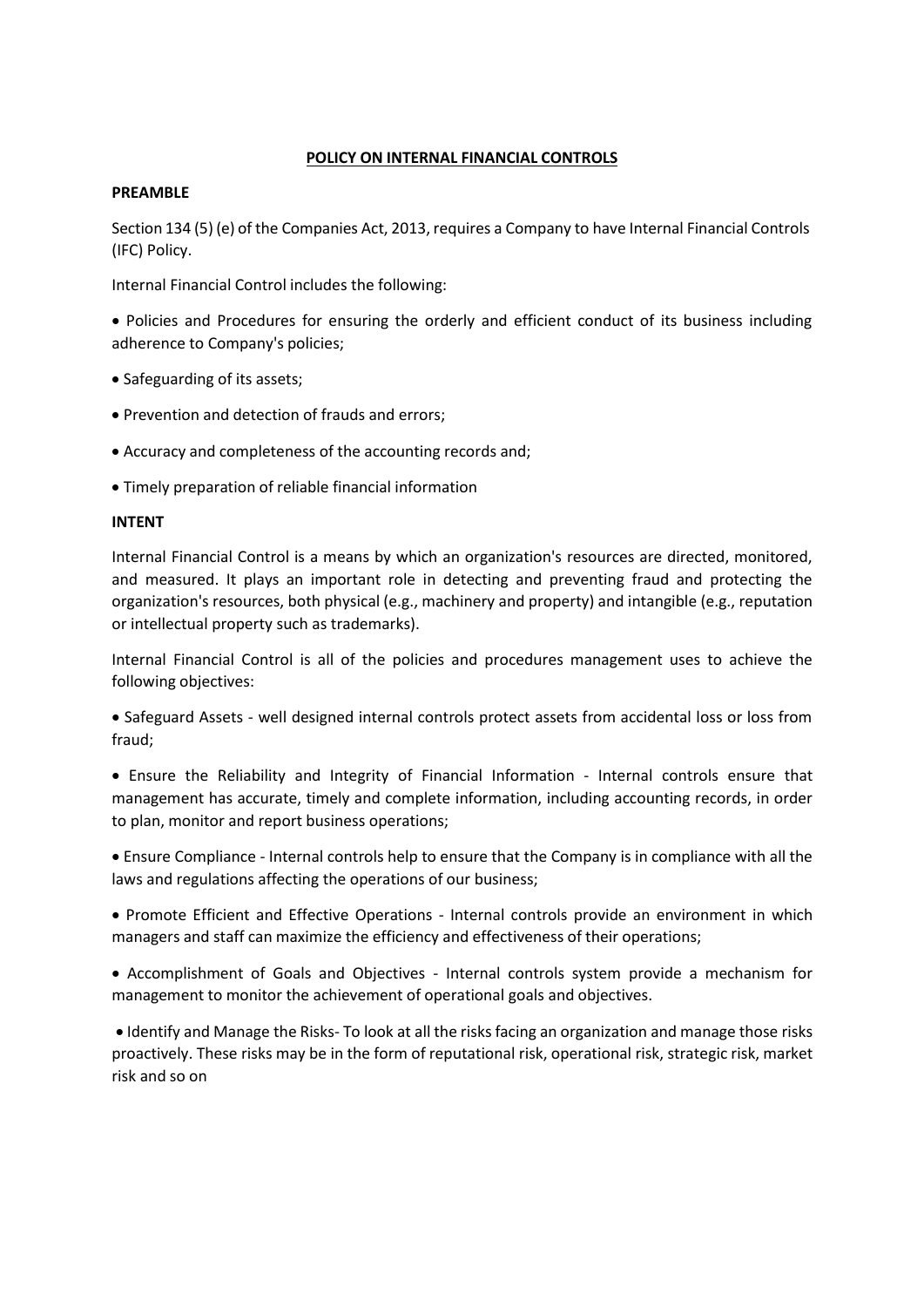### **DEFINITIONS**

"Act" means the Companies Act, 2013 and the Rules framed thereunder, including any modifications, amendments, clarifications, circulars or re-enactments thereof.

"Audit Committee" means a Committee of the Board of Directors of the Company, constituted as per the provisions of Section 177 of the Companies Act, 2013.

"Board of Directors" or "Board" in relation to a Company means the collective body of the Directors of the Company.

"Company" means SECUREKLOUD TECHNOLOGIES LIMITED.

"Listing Agreement" means Equity Listing Agreement of the Company with the Stock Exchange.

"Policy" means the current policy on Internal Financial Control, including amendments, if any, from time to time

### **FRAMEWORK FOR INTERNAL CONTROL**

The framework of a good Internal Control System includes:

• Control Environment: A sound control environment is created by management through communication, attitude and example. This includes a focus on integrity, a commitment to investigating discrepancies, diligence in designing systems and assigning responsibilities.

• Risk Assessment: This involves identifying the areas in which the greatest threat or risk of inaccuracies or loss exist. To be most efficient, the greatest risks should receive the greatest amount of effort and level of control.

• Monitoring and Reviewing: The system of internal control should be periodically reviewed by management. By performing a periodic assessment, management assures that internal control activities have not become obsolete or lost due to turnover or other factors. They should also be enhanced to remain sufficient for the current state of risks.

• Information and Communication: The availability of information and a clear and evident plan for communicating responsibilities and expectations is paramount to a good internal control system.

• Control Activities: These are the activities that occur within an internal control system.

#### **ROLE OF THE AUDIT COMMITTEE**

Section 177 of the Companies Act, 2013 requires the Audit Committee to evaluate the Internal Financial Control Systems while performing its duties. This can be achieved by the Committee through increased involvement in the Company's Internal Controls Assessment process. For this, the Audit Committee may:

- Actively participate in the risk assessment process;
- Understand major risks faced by the company and key controls;
- Define the role of internal audit and actively participate in the annual internal audit planning;